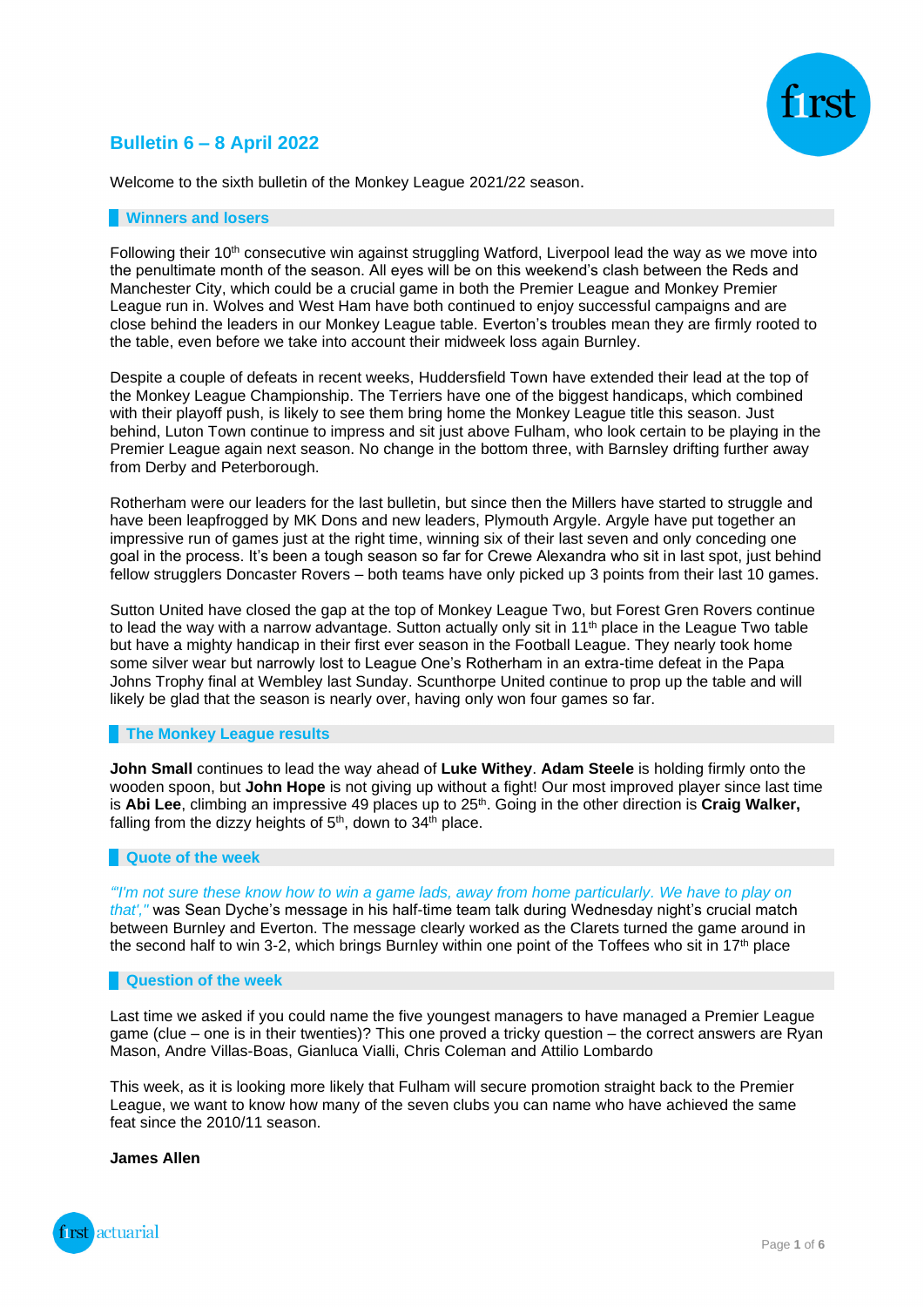

# **Monkey League Handicap tables**

|                         | <b>Premier Division</b> | <b>Played</b> | <b>Points</b> | H'cap | <b>Total</b> |
|-------------------------|-------------------------|---------------|---------------|-------|--------------|
| 1                       | Liverpool               | 30            | 72            | 5.5   | 77.5         |
| $\overline{\mathbf{z}}$ | <b>Wolves</b>           | 31            | 49            | 27.7  | 76.7         |
| з                       | <b>West Ham</b>         | 31            | 51            | 23.7  | 74.7         |
| 4                       | <b>Man City</b>         | 30            | 73            | 0.0   | 73.0         |
| 5                       | <b>Tottenham</b>        | 30            | 54            | 14.2  | 68.2         |
| 6                       | <b>Brentford</b>        | 31            | 33            | 35.1  | 68.1         |
| 7                       | Arsenal                 | 28            | 54            | 14.0  | 68.0         |
| 8                       | <b>Crystal Palace</b>   | 29            | 34            | 30.5  | 64.5         |
| 9                       | Chelsea                 | 29            | 59            | 5.3   | 64.3         |
| 10                      | Southampton             | 30            | 36            | 27.6  | 63.6         |
| 11                      | <b>Newcastle</b>        | 30            | 31            | 30.8  | 61.8         |
| 12                      | <b>Brighton</b>         | 30            | 34            | 25.3  | 59.3         |
| 13                      | <b>Aston Villa</b>      | 30            | 36            | 22.1  | 58.1         |
| 14                      | <b>Man United</b>       | 30            | 51            | 6.3   | 57.3         |
| 15                      | Watford                 | 30            | 22            | 34.7  | 56.7         |
| 16                      | <b>Norwich</b>          | 30            | 18            | 36.3  | 54.3         |
| 17                      | Leeds                   | 31            | 30            | 22.8  | 52.8         |
| 18                      | Leicester               | 28            | 37            | 15.5  | 52.5         |
| 19                      | <b>Burnley</b>          | 28            | 21            | 29.5  | 50.5         |
| 20                      | <b>Everton</b>          | 28            | 25            | 19.2  | 44.2         |

| Handicap Tables as at 4 Apr 2022 |  |  |  |  |  |  |
|----------------------------------|--|--|--|--|--|--|
|----------------------------------|--|--|--|--|--|--|

| <b>Premier Division</b> | <b>Played</b> | <b>Points</b> | H'cap | <b>Total</b> |   | Championship              | <b>Played</b> | <b>Points</b> | H'cap |  |
|-------------------------|---------------|---------------|-------|--------------|---|---------------------------|---------------|---------------|-------|--|
| 1 Liverpool             | 30            | 72            | 5.5   | 77.5         |   | 1 Huddersfield            | 40            | 66            | 24.3  |  |
| 2 Wolves                | 31            | 49            | 27.7  | 76.7         |   | 2 Luton Town              | 39            | 64            | 17.0  |  |
| 3 West Ham              | 31            | 51            | 23.7  | 74.7         |   | 3 Fulham                  | 38            | 80            | 0.0   |  |
| 4 Man City              | 30            | 73            | 0.0   | 73.0         |   | 4 Bournemouth             | 37            | 72            | 6.4   |  |
| 5 Tottenham             | 30            | 54            | 14.2  | 68.2         |   | 5 Coventry                | 39            | 56            | 20.3  |  |
| <b>6</b> Brentford      | 31            | 33            | 35.1  | 68.1         |   | <b>6 Blackburn Rovers</b> | 40            | 62            | 13.9  |  |
| 7 Arsenal               | 28            | 54            | 14.0  | 68.0         | 7 | <b>Blackpool</b>          | 38            | 52            | 23.1  |  |
| 8 Crystal Palace        | 29            | 34            | 30.5  | 64.5         | 8 | <b>Millwall</b>           | 39            | 58            | 17.0  |  |
| 9 Chelsea               | 29            | 59            | 5.3   | 64.3         | 9 | <b>OPR</b>                | 39            | 59            | 15.3  |  |
| 10 Southampton          | 30            | 36            | 27.6  | 63.6         |   | 10 Middlesbrough          | 38            | 62            | 9.9   |  |
| 11 Newcastle            | 30            | 31            | 30.8  | 61.8         |   | 11 Nottingham Forest      | 37            | 61            | 9.7   |  |
| 12 Brighton             | 30            | 34            | 25.3  | 59.3         |   | 12 Preston                | 39            | 51            | 18.7  |  |
| 13 Aston Villa          | 30            | 36            | 22.1  | 58.1         |   | 13 Birmingham             | 40            | 45            | 20.9  |  |
| 14 Man United           | 30            | 51            | 6.3   | 57.3         |   | 14 Sheffield United       | 39            | 61            | 3.4   |  |
| 15 Watford              | 30            | 22            | 34.7  | 56.7         |   | 15 Swansea                | 38            | 51            | 11.6  |  |
| 16 Norwich              | 30            | 18            | 36.3  | 54.3         |   | 16 Stoke                  | 39            | 52            | 10.2  |  |
| 17 Leeds                | 31            | 30            | 22.8  | 52.8         |   | 17 Hull                   | 40            | 41            | 20.9  |  |
| 18 Leicester            | 28            | 37            | 15.5  | 52.5         |   | 18 Bristol City           | 40            | 44            | 17.4  |  |
| 19 Burnley              | 28            | 21            | 29.5  | 50.5         |   | 19 West Brom              | 39            | 54            | 3.4   |  |
| 20 Everton              | 28            | 25            | 19.2  | 44.2         |   | 20 Cardiff City           | 39            | 46            | 8.5   |  |
|                         |               |               |       |              |   | 21 Reading                | 39            | 34            | 17.0  |  |
|                         |               |               |       |              |   | 22 Peterborough           | 39            | 26            | 23.7  |  |
|                         |               |               |       |              |   | 23 Derby                  | 40            | 28            | 20.9  |  |
|                         |               |               |       |              |   | 24 Barnsley               | 39            | 29            | 13.6  |  |

|                         | <b>Sky Bet League 1</b>    | <b>Played</b> | <b>Points</b> | H'cap | <b>Total</b> |
|-------------------------|----------------------------|---------------|---------------|-------|--------------|
| 1                       | <b>Plymouth Argyle</b>     | 41            | 77            | 15.2  | 92.2         |
| $\overline{\mathbf{z}}$ | <b>MK Dons</b>             | 40            | 79            | 8.7   | 87.7         |
| 3                       | Rotherham                  | 39            | 80            | 6.8   | 86.8         |
| $\overline{\bf{4}}$     | <b>Wigan Athletic</b>      | 38            | 80            | 4.1   | 84.1         |
| 5                       | Wycombe                    | 40            | 69            | 10.4  | 79.4         |
| 6                       | <b>Oxford United</b>       | 40            | 69            | 8.7   | 77.7         |
| 7                       | <b>Sheffield Wednesday</b> | 40            | 72            | 3.5   | 75.5         |
| 8                       | <b>Cambridge United</b>    | 40            | 51            | 22.6  | 73.6         |
| 9                       | Cheltenham                 | 41            | 51            | 22.3  | 73.3         |
| 10                      | <b>Sunderland</b>          | 40            | 70            | 0.0   | 70.0         |
| 11                      | <b>Accrington Stanley</b>  | 40            | 51            | 18.3  | 69.3         |
| 12                      | <b>Bolton</b>              | 40            | 59            | 7.8   | 66.8         |
| 13                      | <b>Ipswich Town</b>        | 41            | 64            | 1.8   | 65.8         |
| 14                      | <b>Shrewsbury Town</b>     | 41            | 48            | 16.0  | 64.0         |
| 15                      | Portsmouth                 | 38            | 59            | 4.1   | 63.1         |
| 16                      | <b>Burton Albion</b>       | 40            | 47            | 13.9  | 60.9         |
| 17                      | Morecambe                  | 40            | 35            | 25.2  | 60.2         |
| 18                      | Gillingham                 | 41            | 37            | 17.8  | 54.8         |
| 19                      | <b>Charlton Athletic</b>   | 40            | 49            | 5.2   | 54.2         |
| 20                      | <b>AFC Wimbledon</b>       | 40            | 33            | 20.9  | 53.9         |
| 21                      | <b>Fleetwood Town</b>      | 39            | 37            | 15.3  | 52.3         |
| 22                      | <b>Lincoln City</b>        | 40            | 45            | 7.0   | 52.0         |
| 23                      | <b>Doncaster Rovers</b>    | 41            | 30            | 13.4  | 43.4         |
|                         | 24 Crewe Alexandra         | 40            | 25            | 15.7  | 40.7         |

| <b>Sky Bet League 1</b> | <b>Played</b> | <b>Points</b> | H'cap | <b>Total</b> |
|-------------------------|---------------|---------------|-------|--------------|
| 1 Plymouth Argyle       | 41            | 77            | 15.2  | 92.2         |
| 2 MK Dons               | 40            | 79            | 8.7   | 87.7         |
| 3 Rotherham             | 39            | 80            | 6.8   | 86.8         |
| 4 Wigan Athletic        | 38            | 80            | 4.1   | 84.1         |
| 5 Wycombe               | 40            | 69            | 10.4  | 79.4         |
| <b>6</b> Oxford United  | 40            | 69            | 8.7   | 77.7         |
| 7 Sheffield Wednesday   | 40            | 72            | 3.5   | 75.5         |
| 8 Cambridge United      | 40            | 51            | 22.6  | 73.6         |
| 9 Cheltenham            | 41            | 51            | 22.3  | 73.3         |
| 10 Sunderland           | 40            | 70            | 0.0   | 70.0         |
| 11 Accrington Stanley   | 40            | 51            | 18.3  | 69.3         |
| 12 Bolton               | 40            | 59            | 7.8   | 66.8         |
| 13 Ipswich Town         | 41            | 64            | 1.8   | 65.8         |
| 14 Shrewsbury Town      | 41            | 48            | 16.0  | 64.0         |
| 15 Portsmouth           | 38            | 59            | 4.1   | 63.1         |
| <b>16 Burton Albion</b> | 40            | 47            | 13.9  | 60.9         |
| 17 Morecambe            | 40            | 35            | 25.2  | 60.2         |
| 18 Gillingham           | 41            | 37            | 17.8  | 54.8         |
| 19 Charlton Athletic    | 40            | 49            | 5.2   | 54.2         |
| 20 AFC Wimbledon        | 40            | 33            | 20.9  | 53.9         |
| 21 Fleetwood Town       | 39            | 37            | 15.3  | 52.3         |
| 22 Lincoln City         | 40            | 45            | 7.0   | 52.0         |
| 23 Doncaster Rovers     | 41            | 30            | 13.4  | 43.4         |
| 24 Crewe Alexandra      | 40            | 25            | 15.7  | 40.7         |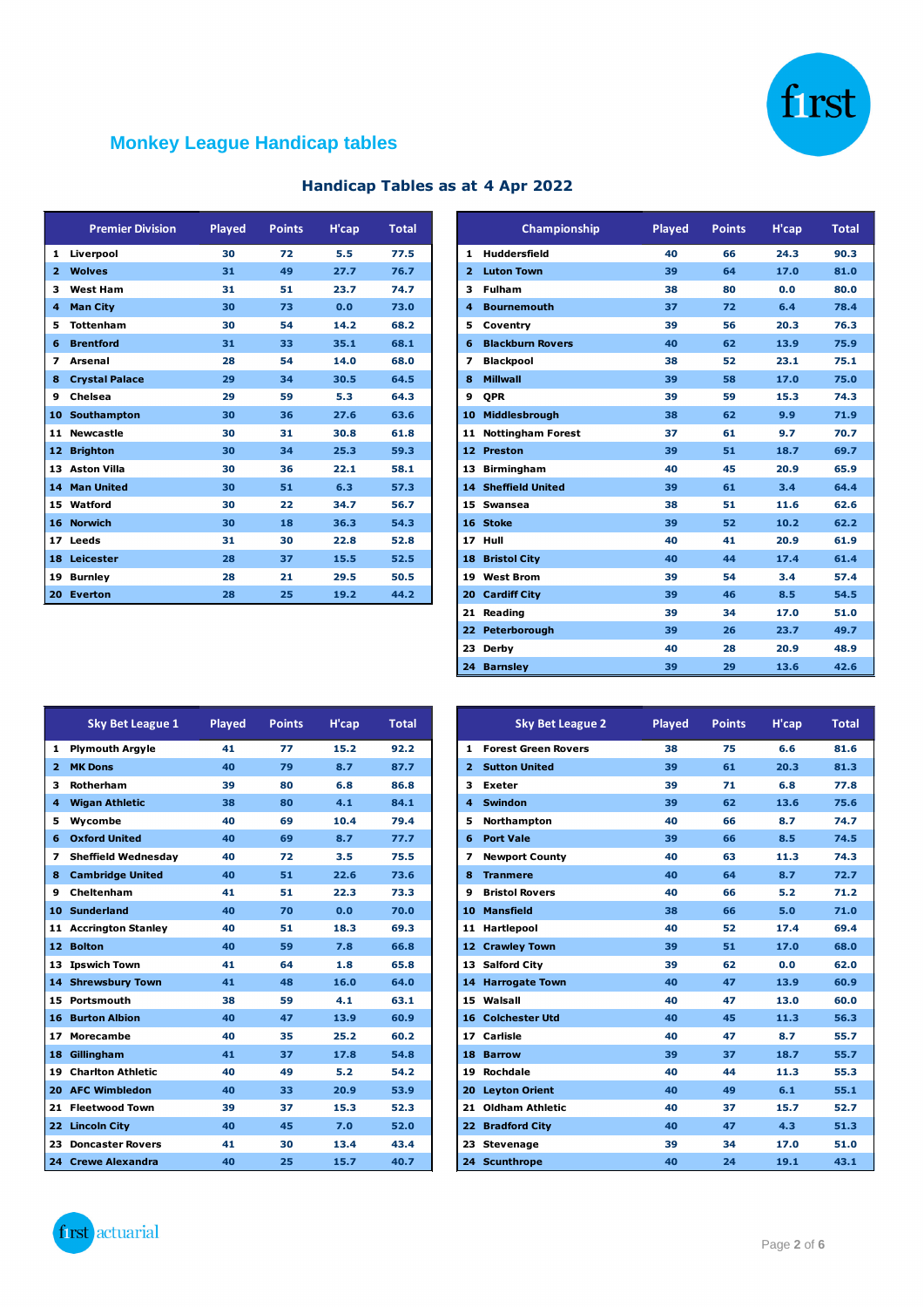

## **Results**

| <b>Position</b>         | <b>Name</b>                  | <b>Monkeys beaten</b> | <b>Points</b> |
|-------------------------|------------------------------|-----------------------|---------------|
| 1                       | John Small******             | 998                   | 359.9         |
| $\overline{2}$          | <b>Luke Withey</b>           | 998                   | 323.9         |
| 3                       | Stephen Kilgannon*****       | 997                   | 310.8         |
| $\overline{\mathbf{4}}$ | <b>James Gardner***</b>      | 989                   | 282.0         |
| 5                       | Matt Such******              | 986                   | 272.4         |
| 6                       | Benjamin Robinson*           | 985                   | 267.6         |
| $\overline{\mathbf{7}}$ | <b>Ryan Phagurey</b>         | 984                   | 266.5         |
| 8                       | Marcos Abreu*                | 978                   | 252.5         |
| $\boldsymbol{9}$        | <b>Martin Blades*****</b>    | 961                   | 234.5         |
| 10                      | <b>Philip Leary***</b>       | 960                   | 232.5         |
| 11                      | <b>Graham Hutchings*</b>     | 956                   | 228.2         |
| 12                      | <b>Julian Hope</b>           | 956                   | 226.1         |
| 13                      | <b>Caroline Parker*****</b>  | 939                   | 216.7         |
| 14                      | Jennifer Jackson*            | 935                   | 214.4         |
| 15                      | Jon Wilkes**                 | 935                   | 213.4         |
| 16                      | James Allen*****             | 905                   | 201.2         |
| 17                      | Emma Robinson******          | 899                   | 199.2         |
| 18                      | Daniel Sirl***               | 899                   | 198.8         |
| 19                      | <b>Andrew Pritchard*****</b> | 895                   | 196.4         |
| 20                      | Jonathan Hugh****            | 862                   | 184.3         |
| 21                      | <b>Stuart Briely*****</b>    | 859                   | 182.7         |
| 22                      | Nick Saxton***               | 857                   | 182.2         |
| 23                      | Roger Arnold*****            | 857                   | 182.2         |
| 24                      | Kester Young*****            | 854                   | 180.7         |
| 25                      | Abi Lee*                     | 854                   | 180.4         |
| 26                      | Dale Walmsley*****           | 846                   | 177.4         |
| 27                      | <b>Michael Savidge</b>       | 843                   | 176.2         |
| 28                      | <b>Becky Thompson*****</b>   | 838                   | 174.3         |
| 29                      | <b>Michael O'Donnell</b>     | 832                   | 173.3         |
| 30                      | Paul Marriott*****           | 823                   | 170.7         |
| 31                      | <b>Andy Smyth</b>            | 816                   | 169.2         |
| 32                      | Sean Delaney*****            | 815                   | 168.5         |
| 33                      | <b>Chris Chivers*****</b>    | 813                   | 167.7         |
| 34                      | Craig Walker*****            | 813                   | 167.4         |

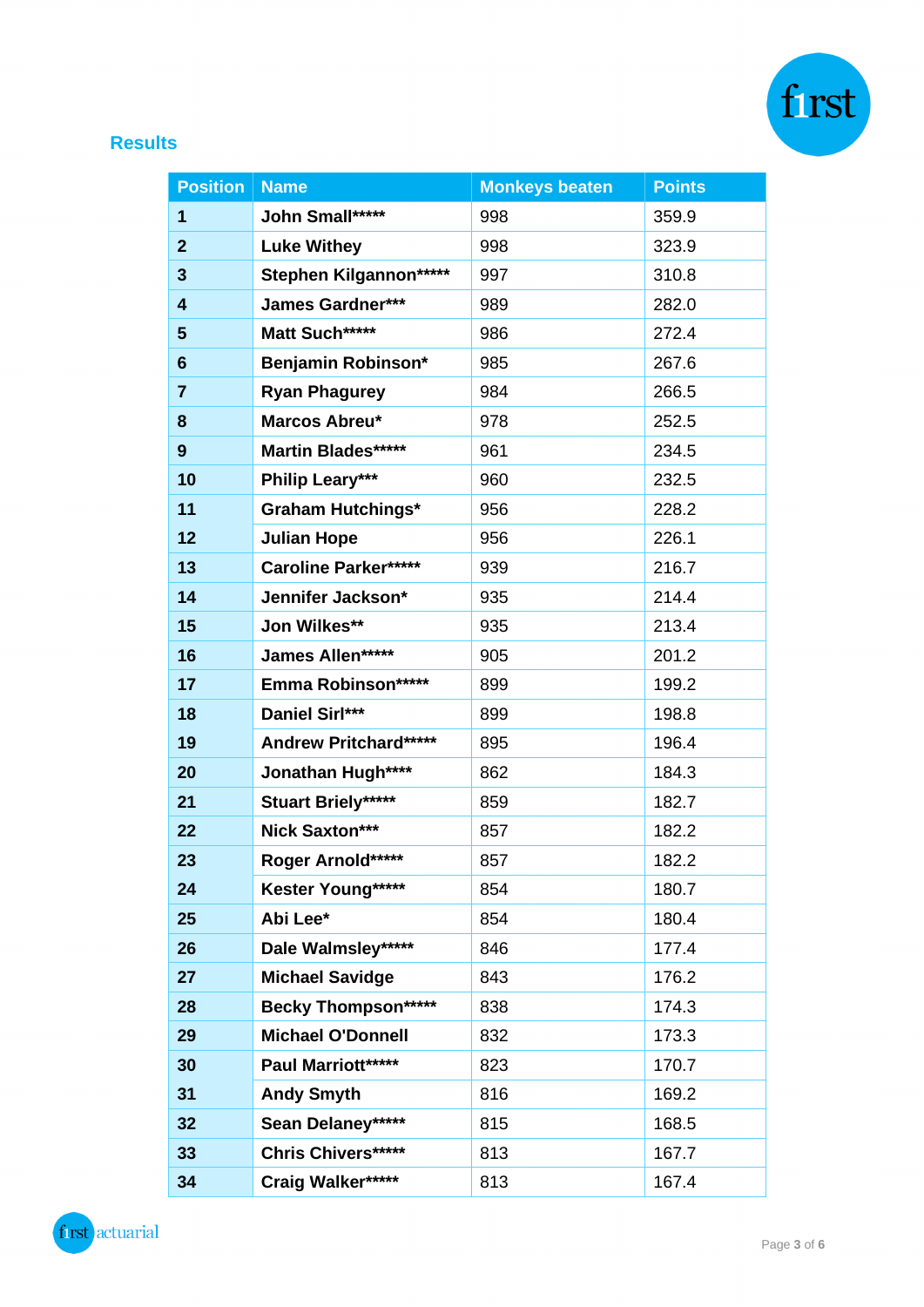| <b>Position</b> | <b>Name</b>                 | <b>Monkeys beaten</b> | <b>Points</b> |  |
|-----------------|-----------------------------|-----------------------|---------------|--|
| 35              | <b>Henry Grant</b>          | 792                   | 161.8         |  |
| 36              | <b>Wendy Ludman*****</b>    | 778                   | 158.0         |  |
| 37              | Toni Johnson*****           | 777                   | 157.5         |  |
| 38              | Tim Barlow*****             | 768                   | 155.1         |  |
| 39              | Sandra Young*               | 766                   | 154.9         |  |
| 40              | Lance Havell*****           | 763                   | 154.2         |  |
| 41              | Derek Allen***              | 743                   | 149.7         |  |
| 42              | <b>Rob Hurst</b>            | 727                   | 145.6         |  |
| 43              | Helen Butters*****          | 727                   | 145.4         |  |
| 44              | <b>Joe Pilcher</b>          | 715                   | 142.2         |  |
| 45              | <b>Andrew Grant***</b>      | 706                   | 140.2         |  |
| 46              | Darren Goodall******        | 702                   | 139.1         |  |
| 47              | <b>Matthew Ward****</b>     | 662                   | 132.5         |  |
| 48              | <b>Stan Hutchinson*****</b> | 660                   | 131.8         |  |
| 49              | <b>Jacob Smith</b>          | 657                   | 131.1         |  |
| 50              | <b>Charlotte White**</b>    | 639                   | 126.4         |  |
| 51              | <b>Jane Carrington**</b>    | 627                   | 124.5         |  |
| 52              | Andy Hall*****              | 627                   | 124.4         |  |
| 53              | <b>Mike Common*</b>         | 621                   | 122.8         |  |
| 54              | <b>Doug Huggins**</b>       | 608                   | 120.9         |  |
| 55              | Peter Norman*****           | 594                   | 118.9         |  |
| 56              | <b>Emma Lann</b>            | 564                   | 115.0         |  |
| 57              | Ella Hy                     | 536                   | 110.3         |  |
| 58              | Gary Symons****             | 535                   | 110.2         |  |
| 59              | George Kirrin*****          | 504                   | 103.1         |  |
| 60              | <b>Anushka Patel</b>        | 503                   | 103.0         |  |
| 61              | Tim Jones*****              | 495                   | 102.0         |  |
| 62              | lan Constable*****          | 493                   | 101.0         |  |
| 63              | <b>Patrick Goudard</b>      | 476                   | 98.7          |  |
| 64              | Chas Goddard*****           | 474                   | 97.9          |  |
| 65              | Robin Holderness*****       | 462                   | 96.3          |  |
| 66              | Ben Doran**                 | 458                   | 96.1          |  |
| 67              | Dan Chapman*                | 456                   | 95.5          |  |
| 68              | Henry Tapper*****           | 453                   | 94.9          |  |
| 69              | Jacobina Norris****         | 435                   | 91.9          |  |

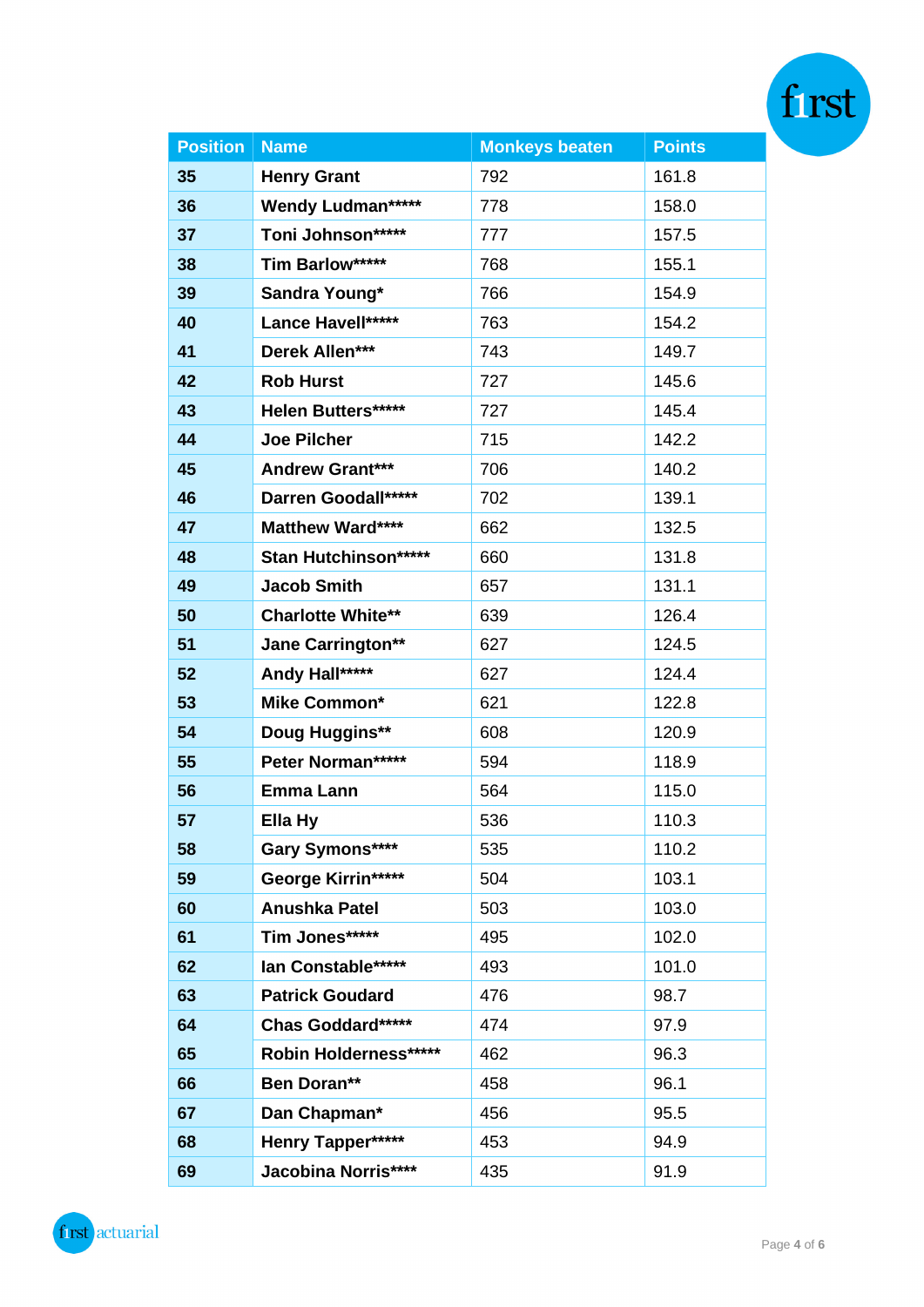| <b>Position</b> | <b>Name</b>                  | <b>Monkeys beaten</b> | <b>Points</b> |  |
|-----------------|------------------------------|-----------------------|---------------|--|
| 70              | Aaron Love*****              | 431                   | 91.2          |  |
| 71              | Paul Devine*****             | 412                   | 87.1          |  |
| 72              | <b>Saif Sadiq</b>            | 403                   | 86.0          |  |
| 73              | Paul Landreth*****           | 397                   | 84.9          |  |
| 74              | <b>James Smith*****</b>      | 347                   | 73.8          |  |
| 75              | Amrita Dasgupta****          | 345                   | 73.6          |  |
| 76              | Kenneth Wardhaugh*           | 345                   | 73.2          |  |
| 77              | <b>Greg Roberts*</b>         | 345                   | 72.7          |  |
| 78              | Alex Balchin*                | 343                   | 72.5          |  |
| 79              | <b>Lauren Coulthard**</b>    | 339                   | 72.0          |  |
| 80              | <b>Marcus Johansson*****</b> | 339                   | 71.9          |  |
| 81              | Andy Illingworth**           | 332                   | 71.0          |  |
| 82              | Mel Wilson*****              | 300                   | 64.0          |  |
| 83              | Tim Poil*****                | 275                   | 59.6          |  |
| 84              | <b>Sharon Royston***</b>     | 275                   | 59.6          |  |
| 85              | Indleeb Rehman***            | 266                   | 57.8          |  |
| 86              | Zoe Sadler*                  | 250                   | 54.9          |  |
| 87              | <b>Oliver Nicholls***</b>    | 233                   | 51.5          |  |
| 88              | Kapil Sheth***               | 229                   | 50.6          |  |
| 89              | Ben Law**                    | 228                   | 50.1          |  |
| 90              | John McLeod*                 | 212                   | 45.1          |  |
| 91              | Colin Freeman*****           | 200                   | 41.4          |  |
| 92              | <b>Tony Barnard*****</b>     | 195                   | 40.6          |  |
| 93              | Keith Williams*****          | 192                   | 40.0          |  |
| 94              | Mike Booth*****              | 183                   | 37.4          |  |
| 95              | Rob Young****                | 173                   | 34.8          |  |
| 96              | Max Mauchline*****           | 158                   | 29.9          |  |
| 97              | <b>Jack Presswell***</b>     | 149                   | 27.1          |  |
| 98              | Simon Redfern*****           | 143                   | 25.5          |  |
| 99              | Manjula Satheesan******      | 130                   | 21.3          |  |
| 100             | <b>Freya Toovey</b>          | 120                   | 15.9          |  |
| 101             | Neil Kennedy*****            | 115                   | 12.9          |  |
| 102             | <b>Frasier Kings**</b>       | 96                    | 4.8           |  |
| 103             | <b>Talha Gulzar</b>          | 77                    | $-6.8$        |  |
| 104             | <b>Duncan Carter*****</b>    | 75                    | $-7.9$        |  |